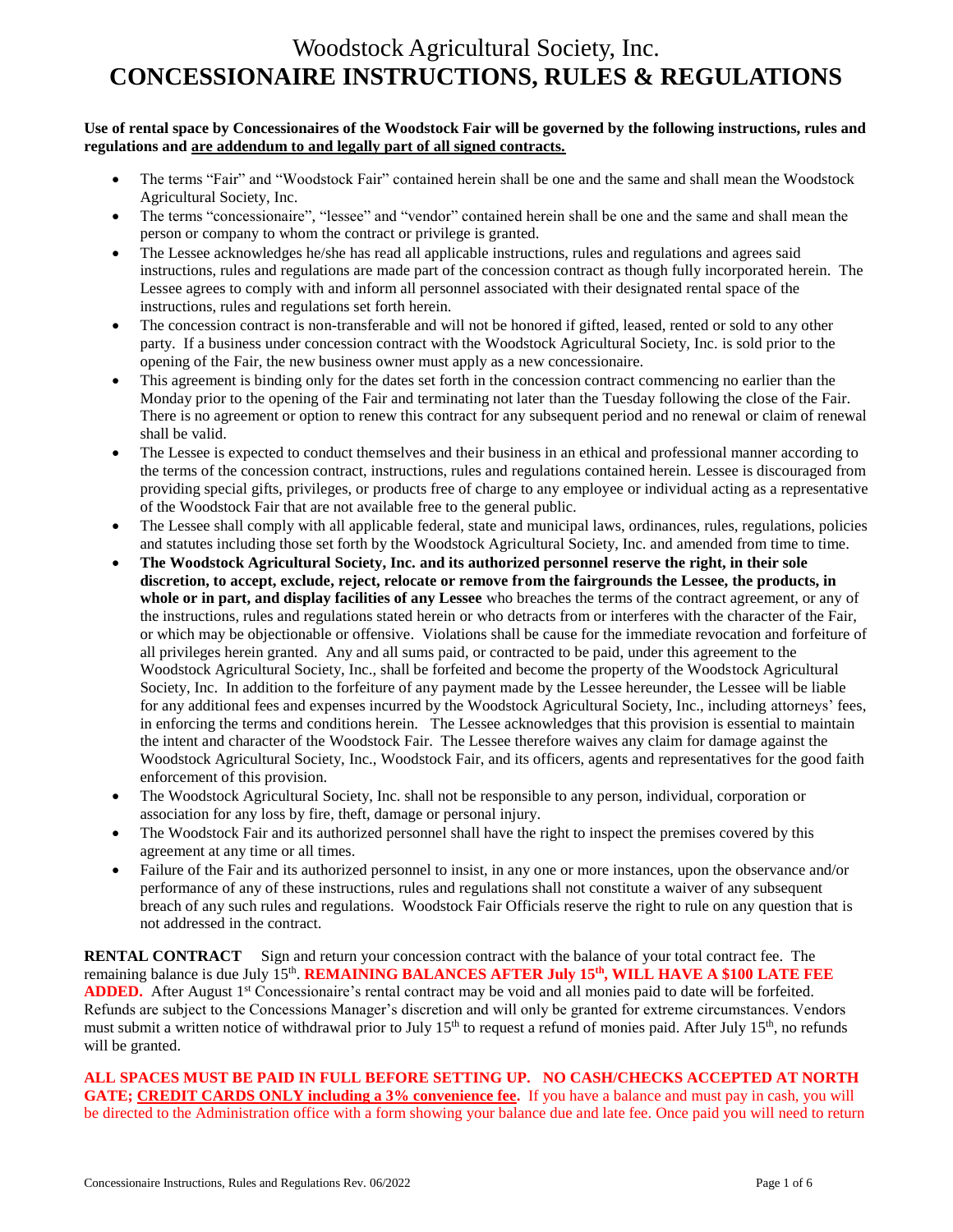#### to the North Gate with your receipt to acquire your tickets/parking passes. **ADDITIONAL TICKETS** for vendors (\$10.00 each) will be sold starting August  $1<sup>st</sup>$  at the Admin office and NOT at the North Gate.

All checks, bank drafts or money orders should be made payable to The Woodstock Agricultural Society, Inc. Personal checks will be accepted until July 31<sup>st</sup>. Money orders, bank checks, and credit cards, including a 3% convenience fee (MasterCard and Visa), are accepted after August 1<sup>st</sup>. Checks returned for insufficient funds will incur a \$25 fee.

**HOURS OF OPERATION** The Lessee must be open to the public daily: **Friday, 12 noon to 9:00 p.m.** (10 p.m. encouraged), **Saturday and Sunday 9:00 a.m. to 9:00 p.m.** (10 p.m. encouraged) and **Monday 9:00 a.m. to 6:00 p.m.**  Each concession location must be staffed at all times during open hours by the Lessee or authorized manager and employees/volunteers. Dismantling of concessions may not begin before 8:00 p.m. on Monday evening. **VEHICLES WILL NOT BE ALLOWED ON THE FAIRGROUNDS BEFORE 9:00 P.M. MONDAY EVENING.** 

Concessions must be removed by 4:00 p.m. the Tuesday immediately following the close of the Fair. Vendors who open late or close early may be removed from the Fair immediately forfeiting all payments made, hours of operation are monitored and enforced.

**APPEARANCE AND MAINTENANCE OF RENTAL SPACE** The Lessee is required to maintain a clean and neat rental space; free of refuse of any kind. All structures must be made of quality materials; no plywood or tarp structures will be allowed. No camping tents allowed or loud colorful tents, only commercial grade vendor tents. Acceptability of appearance is made at the discretion of the Concessions Manager.

**MANDATORY RECYCLING AND RUBBISH REMOVAL There is a \$25.00 recycling fee added to your contract, it remains the Lessee's responsibility to remove all rubbish from the grounds.** The Lessee will deposit all refuse in designated receptacles provided by the Fair for such purpose **(recycling is mandatory)**, and will keep the area within and surrounding said concession free from all rubbish and debris. The rental space must be thoroughly cleaned by the concessionaire immediately following the close of the Fair. Any merchandise, boxes, crates, and debris of any nature that is not removed by 4:00 p.m. the Tuesday immediately following the fair shall be removed by the Woodstock Fair, **at the Lessee's risk and expense.**

**LOCATION OF CONCESSION** Concessionaire rental locations will be determined and assigned each year by the Concessions Manager. Rental locations are subject to change without notice.

**INSTALLATION AND OPERATION OF CONCESSIONS** General set-up begins the Monday immediately prior to the opening of the Fair. Each concessionaire is required to install the concession within the confines of the specified rental space. Failure to stay within the designated space or moving concession space markers may result in additional concessions fees being added to the concessionaire's account or dismissal from the fairgrounds. The concession and/or products are not allowed on paved surfaces, concessions located in permanent buildings not withstanding, without written permission from the Concessions Manager. Concessions Department personnel will be on the grounds the week leading up to the Fair (Monday-Wednesday 8 a.m. to 8 p.m. and Thursday 8 a.m. to 4 p.m.). **All vendors must check-in no later than 4 p.m. on Thursday evening prior to the Fair.** All concessions must be ready by 12:00 noon on the Friday of the Fair.

### **CREDENTIALS**

### **Parking/Vehicle Passes**

- Each concessionaire is allocated one (1) vehicle pass that allows the vehicle onto the fairgrounds to restock during the delivery hours listed below. This pass is per concessionaire and not per contract (i.e. a vendor with six locations is still allotted only one gate pass to re-supply sites). THIS IS NOT A PARKING PASS, only a pass to access the fairgrounds during the morning restocking period. This vehicle must be off the grounds by 8:45 a.m.
- Each concessionaire/contract will receive Four (4) one-day parking passes or One (1) four day parking sticker (will be fixed to vehicle windshield by Concessions staff at check-in) to park in designated concessionaire lots listed on the pass. This pass can be used only in the designated concessionaire parking lots. The concessionaire will be responsible for paying any parking fees associated with parking in nondesignated lots.
- Any concessionaire or employee/workers of, who parks vehicles on the fairgrounds in non-designated areas (i.e. Service Gate area) shall be subject to having their vehicle towed at the concessionaire's expense.

### **One-Day Admission Passes**

 Each concessionaire/contract will receive a limited number of one day passes. The number of passes allocated is determined by the Concessions Department based on concession type and the number of foot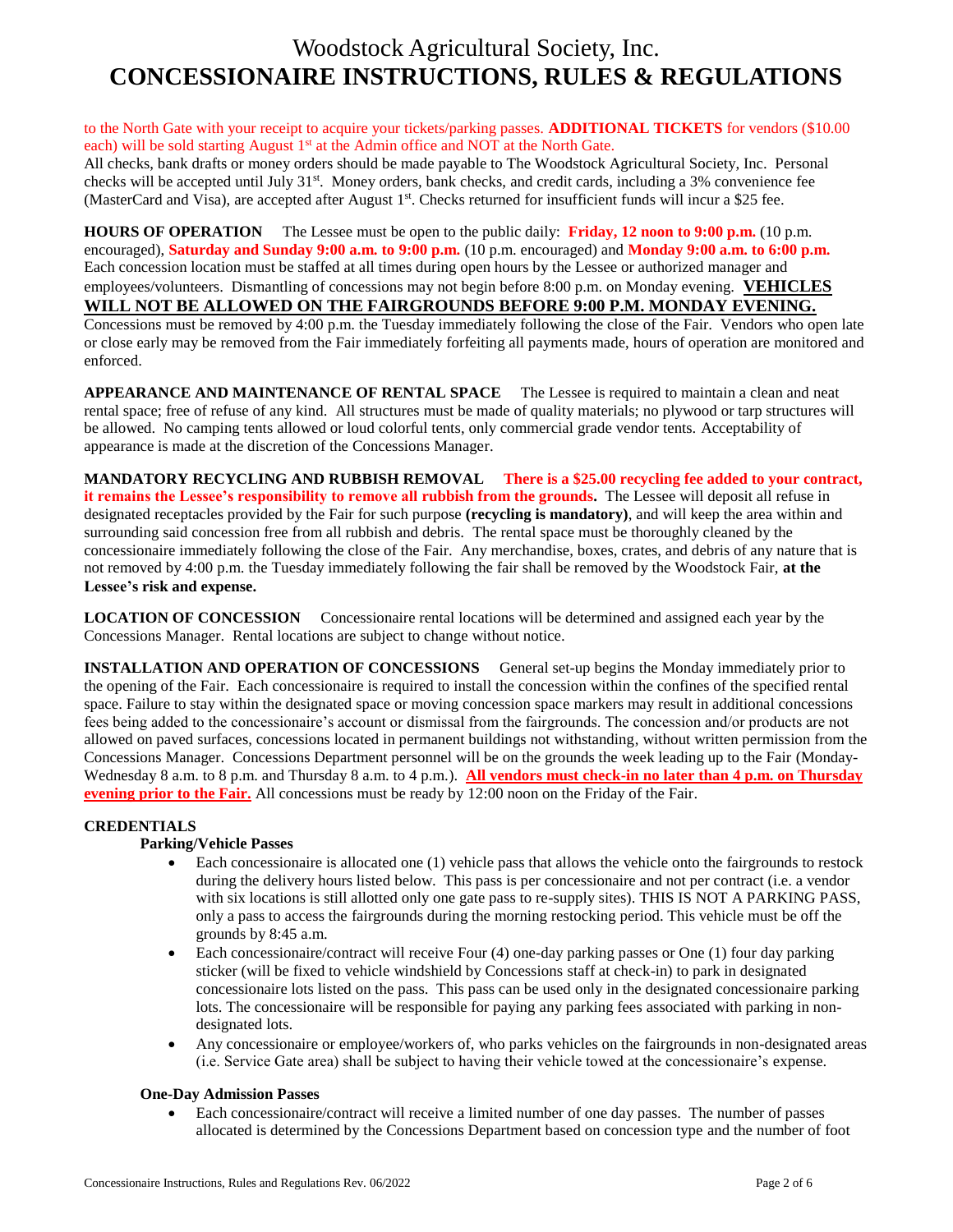frontage rented.

- Profit Vendors may receive up to 4 passes per 5 feet of frontage rented depending on type of business.
- Non-Profit Vendors will receive 32 passes. Non-Profit vendors may request additional tickets, but must supply proof of additional staffing (names and schedule) and must be approved by the Concessions Manager.
- Additional passes, above the allotted amounts above, may be purchased at a discounted rate (\$10.00 each) from the Administration Office until 4 p.m. on the Thursday before the opening of the Fair.

**COMMERCIAL DELIVERIES** During the Fair, deliveries to concession locations will be permitted between 5:00 a.m. and 8:30 a.m. only. All delivery vehicles must enter the fairgrounds during these hours through the NORTH GATE.All delivery vehicles must be off the grounds or in a designated distribution area no later than 8:45 a.m. each day of the Fair. Please ensure that roadways are not blocked during deliveries. The shipping address is: Woodstock Fairgrounds, 281 Route 169, South Woodstock, CT 06267.

> **UPS/FedEx Deliveries** Beginning the Monday prior to the opening of the Fair, UPS/FedEx deliveries will be signed for by authorized Fair Personnel and stored in a designated area by the Service Gate entrance. The Fair WILL NOT SIGN FOR C.O.D.'s and will not accept deliveries too large or too heavy to store. Concessionaires will be responsible to check this area on a regular basis for their deliveries. Vendors expecting packages should supply the Concessions Office with the name and phone number of the person who will be picking up the package when it arrives. The Woodstock Fair will not be liable for any missing packages.

**STOCK TRUCKS** Stock trucks are not allowed on the Woodstock Fairgrounds except by explicit permission of the Concessions Manager. Stock truck parking must be approved and assigned location will be listed on the vendor contract. Any stock trucks not approved in advance of the Fair will not be permitted to park on the grounds. First priority for stock truck placement, if available, is given to food vendors. To maintain the aesthetic quality of our Fair, most stock trucks are required to be kept in off-site parking areas.

**ELECTRICITY Provisions:** Each site includes one 115 volt 20 amp receptacle. **All** vendors are required to pay the \$65 Standard Electrical Usage, Hook-Up and Line Test Fee noted on their contract. Additional charges will be incurred for those vendors requiring additional receptacles or specific electrical needs.

### **Obtaining Electrical Service:**

- Upon setup at your rental site, observe the nearest electrical pole or pedestal number. The number is located on a white sign attached to the pole or pedestal.
- Take this number along with your contract number to the Electrical Building located directly across from the Administration/Concession Buildings. The clerk will issue you a colored tag.
- Attach the colored tag to your cord and place NEXT TO the power panel on the pole or pedestal that you have been designated.
- An electrician will inspect your cord and rental location before providing your electrical power.
- Priority will be given to food vendors requiring refrigeration.
- No power will be supplied prior to 9:00 a.m. the Monday before the fair.
- Rental locations in any building are not required to obtain a tag.
- Any unauthorized access or tampering of any Fair electrical equipment is strictly prohibited.

### **Electrical Requirements:**

- All cords must be 12-gauge minimum, grounded and approved for use in a wet location and direct contact with the ground.
- Cords must be the correct size for the proper load.
- Vendors are responsible for any necessary ground faults.
- All metal trailers must have a supplemental ground rod with a #6 gauge grounding conductor properly bonded to the trailer frame.
- All hot water heaters must be propane operated.
- All installations must conform to the current National Electric Code, as adopted by the State of Connecticut.

**Sensitive Electronic Equipment:** The Fair attempts to maintain 115/208 volts throughout the fairgrounds; however the property is subject to unexpected vendor loads and utility fluctuations. The Woodstock Fair is not liable for failure of any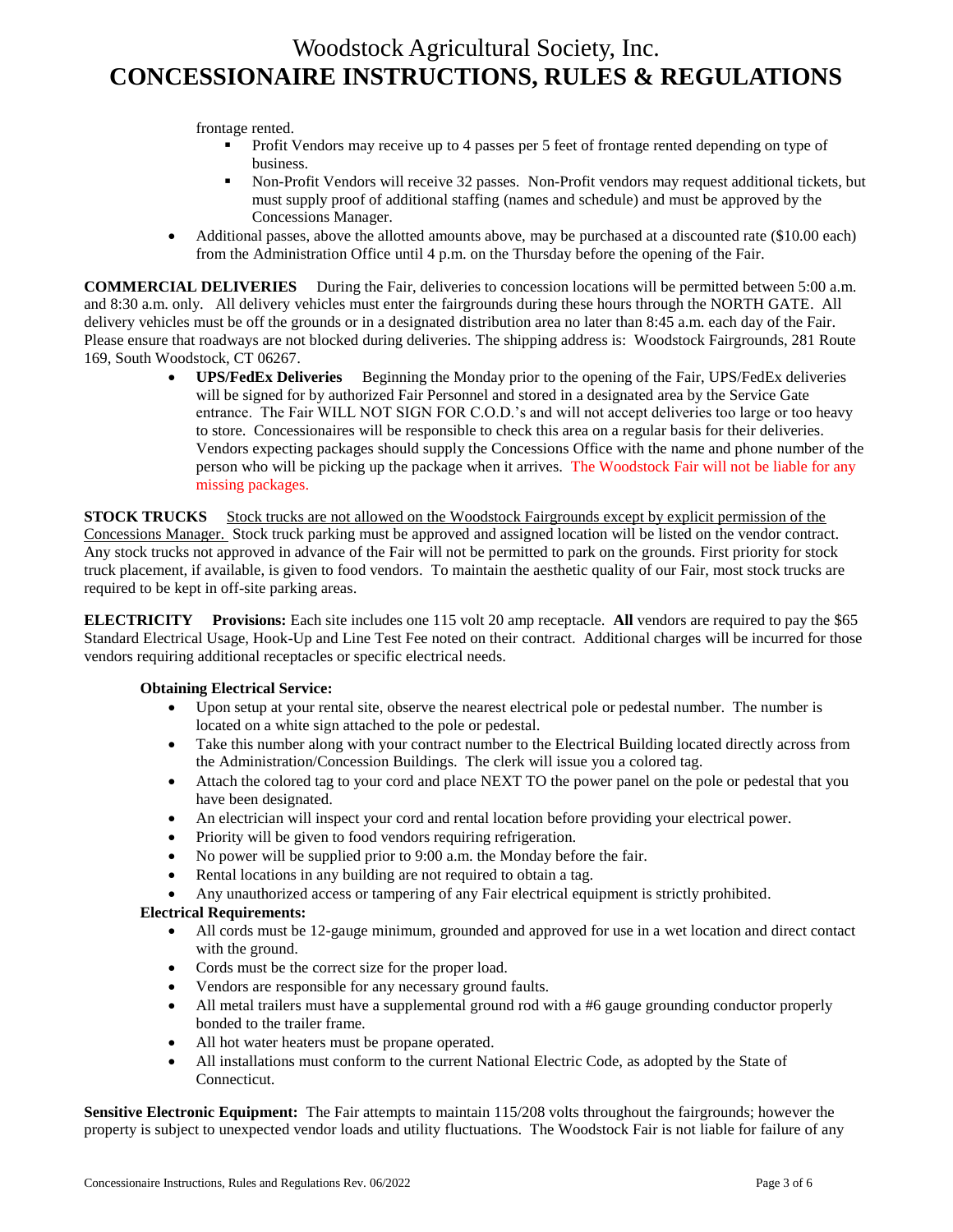electronic equipment (i.e. computers, cash registers) due to voltage fluctuations or power failures.

**Tents:** All vendors and suppliers shall verify with the Woodstock Fair Electrical Department the location of buried utilities prior to set-up. A vendor or tent supplier who does not obtain clearance shall be liable for the cost of repairs and/or replacement of damaged utilities. Vendors using their own tents are responsible for properly/securely anchoring the tent.

**Break down:** All hard-wired rentals will be disconnected by 9:00 a.m. the Tuesday immediately following the fair. Arrangements can be made to supply a 115 volt plug-in outlet to maintain refrigeration.

**FIRE EXTINGUISHERS** All vendors must have a mini-multi-purpose fire extinguisher at their booth. In addition, food concessions must have at least one approved, fully charged, currently inspected fire extinguisher for class ABC fires at their site. All food vendors with fryolators are required to have Type K commercial portable or built in fire extinguishers. All fire extinguishers must have been certified within one year. It is the vendor's responsibility to obtain the appropriate fire extinguishers. Vendors will not be permitted to open at the Fair without approval from the Woodstock Fire Marshal. The Woodstock Fair will not provide vendors with a fire extinguisher.

**COMMERCIAL GENERAL LIABILITY INSURANCE** Each vendor is **required** to have Commercial General Liability insurance coverage. Coverage will be in the amount of one million dollars per occurrence starting Monday prior to the opening of the Fair and terminating the Tuesday following the close of the Fair. Vendors who have their own policy with coverage equal or greater than one million dollars may use their own policy. The Woodstock Agricultural Society, Inc. **must be listed as an additional insured** on the policy and the dates of coverage must start the Monday prior to the Fair and end the Tuesday after the Fair. **A copy of the insurance rider is required no later than August 1st .**

Vendors who do not have their own policy may purchase a policy through the Woodstock Agricultural Society, Inc. The cost of the policy is \$80 for first location and \$33 for each additional location under the same concessionaire's name.

**FOOD-PREPACKAGED** Sale of prepackaged food does not require a food service permit fee. If there is to be sampling, then a health department permit must be requested (fees apply) and an inspection will be required to ensure proper handling of samples.

**FOOD SERVICE PERMITS** Any concessionaire who dispenses food products for consumption that must be prepared, cooked or processed, including food product sampling, shall be responsible for obtaining a food permit in compliance with Connecticut State Food Regulations. Food Concessionaires are required to display a valid food permit at all times. To obtain an application for the food permit, or questions regarding food permit requirements, proper preparation and sanitation procedures, contact the Northeast District Department of Health (NDDH) at 860-774-7350 or visit nddh.org on the website.

- **Back Flow Protection Requirements:** Hose Bibb vacuum breakers are required at all water sources to prevent back flow into water supplies on threaded faucets. Food grade hoses are required on all hoses attached to booths or mobile units. Garden hoses are not acceptable. Carbonators for beverage dispensers require air vent type backflow preventers that meet ASSE No. 1022 (such as Conbraco CBBP and Watts no. SD-3.)
- **Documentation:** All food vendors are required to submit a valid copy of a current Qualified Food Operators license or a Food Awareness and Safety Training (FAST) certificate. NDDH will conduct a free FAST class at the Fairgrounds the Thursday immediately preceding the opening of the Fair. Please register to take this class if you do not have a QFO license or FAST certificate. Either one of these documents must be posted in a conspicuous place within the concession location throughout the entire fair.

**LESSEE PRESENCE** The Lessee or designated Manager shall always be personally present at his/her concession location during Fair hours of operation.

**LICENSED PRODUCTS** Lessees selling or representing any product or service will be in compliance with all trademarks, copyright, state and federal licensing laws and agrees to indemnify and hold harmless the Woodstock Agricultural Society, Inc. and the Woodstock Fair from any and all claims made against them.

**PETS** No pets are permitted on the fairgrounds. Only service dogs for persons with disabilities are allowed on the fairgrounds and are the responsibility of the animal owner.

**PROMOTIONS** All promotions (i.e. gifts, giveaways, drawings, raffles) **must be approved in writing** by the Concessions Manager in advance of the Fair. Unapproved promotions are cause for immediate dismissal from the Fair. No vendor is allowed to promote or raise funds for any organization other than the organization(s) listed on the vendor contract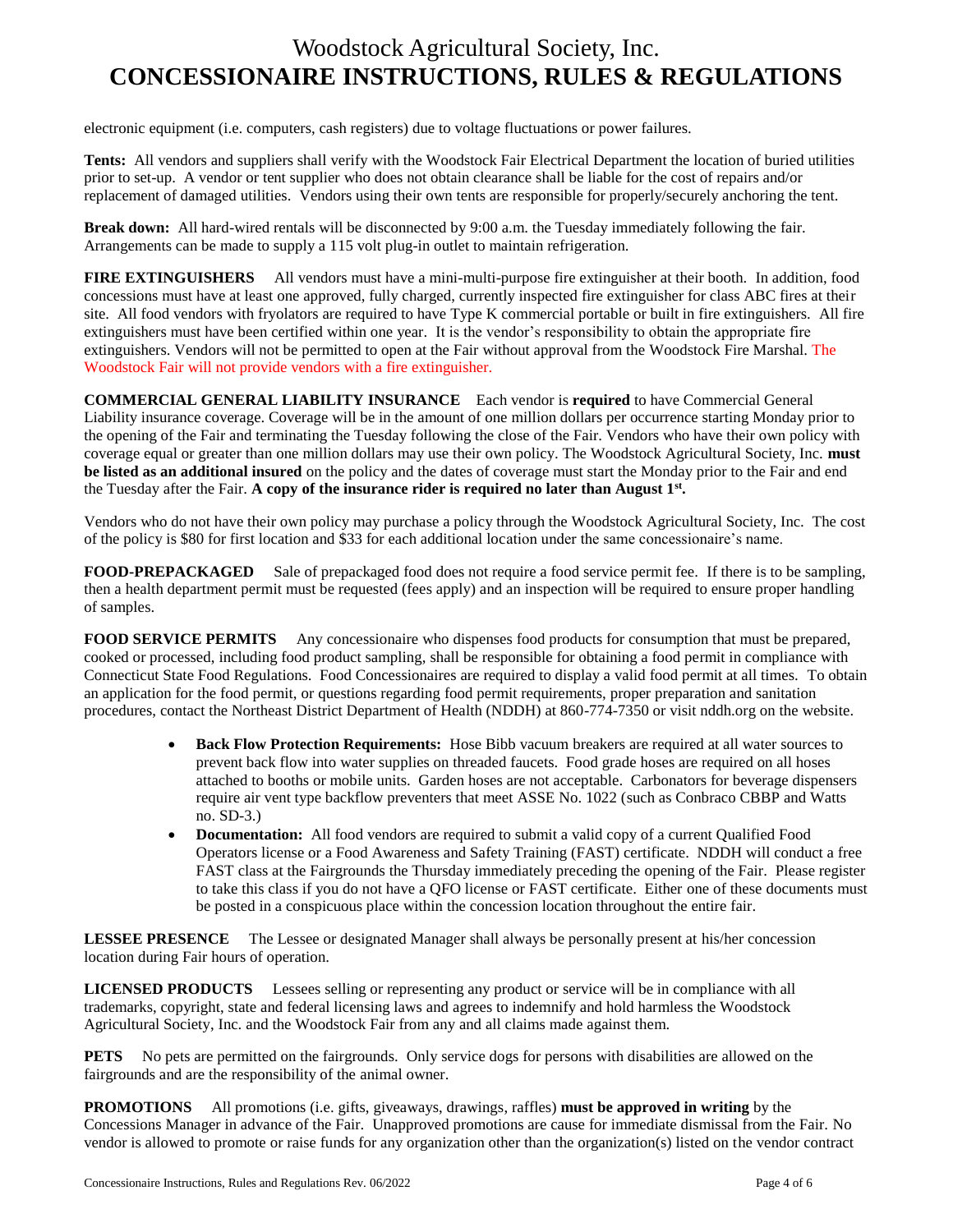agreement.

**PROHIBITED** Alcoholic beverages, firearms/weapons and fireworks of any kind are prohibited on the Woodstock Fairgrounds. Per CT state law, there is no smoking of tobacco or cannabis, or vaping in any interior building or within 25' of any doorway, operable window or air intake vent.

**PROPANE** All propane appliances, equipment and supplies must meet current CT fire safety code requirements. It is the vendor's responsibility to make arrangements for propane deliveries and equipment services.

**BUILDING LEASE AGREEMENTS** All vendors leasing a Woodstock Fair building will receive a lease agreement with their contract. Both forms must be signed and returned by the deadlines specified in order for the contract to be fully executed. Refer to the building lease agreement for additional terms.

**SALE/MENU ITEMS** Only products and/or services listed on the concession contract will be displayed and/or sold. Changes to the concession contract will not be valid without prior written approval. **Lessee shall post in easy view of the customer, signage showing all prices to be charged for items offered for sale**. Any "sample containers" indicating size of product must be clearly labeled with actual selling price. Signage size and the manner and place of posting will be subject to approval by the Concessions Manager. The Woodstock Agricultural Society, Inc. has trademarked the Woodstock Fair and cornucopia. No merchandise containing this trademark will be authorized for sale, display or distribution without prior written approval. Vendors are prohibited from selling, displaying, or otherwise promoting items with profanity, pornography, or any illegal acts or substances.

**SECURITY** The Lessee agrees to be solely responsible for the safety, security and protection of their property and merchandise and may obtain additional insurance, at their expense, to provide for any such loss. It is to the benefit of the Lessee to properly staff their rental location at all times.

**SOLICITATION** No roving vendor or solicitor (either acting for a non-profit or for profit organization on his/her own behalf) is permitted to operate inside the fairgrounds. All solicitations or sales must be made within the confines of the designated rental space.

**SOUND/VIDEO** No microphones, loud speakers or video devices are to be used without permission from the Concessions Manager. All sound and video producing devices used by the Lessee must be operated so as not to cause annoyance or inconvenience to Fair patrons or to the other Concessionaires. Appropriate sound levels will be determined by the Concessions Manager and must be maintained throughout the hours of operation of the Fair.

**RELIGION/POLITICAL SOLICITATION** No vendor may solicit/sell/promote items that solicit/sell or promote a particular religion or political belief.

**TAX REGISTRATION NUMBER** Each Lessee must have a valid tax number from the State of Connecticut, Department of Revenue Services, unless otherwise exempt. Proof of tax ID must be on file in the Concessions Office and supplied when contracts are signed and returned. If you have any questions concerning sales tax or obtaining a tax number, contact the Department of Revenue Services, Taxpayer Services, 25 Sigourney Street, Hartford, CT 06106. Phone: 860-297- 5962 (within CT), 1-800-382-9463 (outside CT) or online at www.ct.gov/drs.

**TENTS** All tents must comply with federal and state fire codes. No individual tent shall be erected without the permission of either the Concessions Manager. The Woodstock Fair does not guarantee any rented tent shall remain on the premises beyond the Tuesday following the Fair. The Woodstock Agricultural Society, Inc. will not accept delivery of any tents not contracted through the Concessions Department.

**VEHICLES** No vehicle will be allowed to enter the fairgrounds after 8:30 a.m. on the Friday, Saturday, Sunday, and Monday of the Fair. **All vehicles must be off the grounds by 8:45 a.m. each day.** Any supplies brought in after 8:30 a.m. must be carried onto the grounds. Each person in the vehicle must have a valid admission ticket. **The use of golf carts and other personal transportation devices, other than by authorized Fair personnel or handicapped concessionaires is strictly prohibited during the fair including set-up week.**

**HOLD HARMLESS AND INDEMNITY** The lessee shall indemnify and hold harmless the Woodstock Agricultural Society, Inc. dba Woodstock Fair, its officers, directors and employees, from any and all claims, losses, demands, obligations, causes of action and lawsuits and all damages (including punitive and exemplary damages), liabilities (including strict liability), fines, judgments, costs (including settlement costs), and expenses associated therewith (including the payment of reasonable attorney fees and disbursements), hereinafter collectively "Damages", to the extend Damages arise out of: (1)